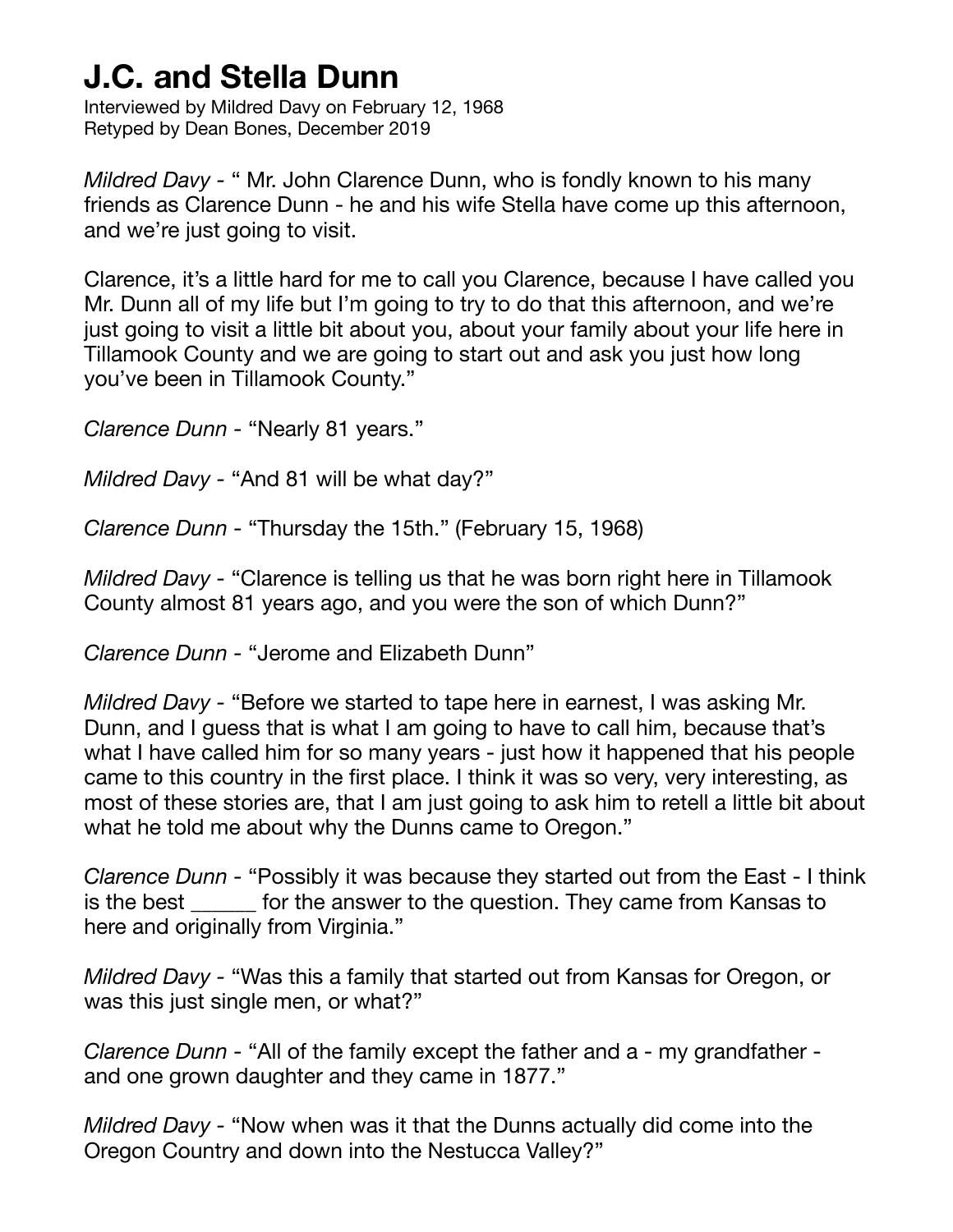Interviewed by Mildred Davy on February 12, 1968 Retyped by Dean Bones, December 2019

*Clarence Dunn -* "In the fall of 1875."

*Mildred Davy -* "Clarence told me that his - it would be his grandfather's people were Virginians and this I thought was quite interesting; you know we think about war the way it is now, but surely war on our own soil must have been something too, and Clarence, tell the little story about where they lived and what happened to their worldly goods."

*Clarence Dunn -* "They lived practically on the dividing line between the North and South in Missouri, near Independence, each somewhere along Independence and St. Joe, and the Union soldiers then would take what of their stock they wanted and then bushwhackers would come along - the bushwhackers were mostly Rebels, but they worked independent of an army group and they'd steal what they wanted and when they got down to where they didn't have anything left, then they pulled out and left the country and went from Missouri to Kansas that year and stayed 10 years in Kansas - then from Kansas to Oregon, and they got into the Nestucca Valley area in 1875."

*Mildred Davy - "How many children were there in your family, Clarence? How* many brothers and sisters?"

*Clarence Dunn -* "There were eight - 4 boys and 4 girls - 5 of us are still living."

*Mildred Davy -* "Just exactly what did they have in the way of property down there in the Nestucca Country when they came in there in 1875? What was the first thing they did?"

*Clarence Dunn -* "Well, they looked for land. They homesteaded. They squatted, because the land they chose was 'unsurveyed.' They squatted on their first homesteads and they were so hard to get to - they had to make a water trip by canoe and then wade through the swamps and such to get to them. Both my father and grandfather homesteaded on the Big Nestucca River and left them and went over on the Little Nestucca River. In fact, my grandfather was moving out his family - his original homestead was where the grade school is south of Cloverdale - and he was on his way out and he stopped at a homestead and he had sold what they call his 'rights', that's the improvements made on his land - and they stopped at this house overnight and on their way out this man said, 'Why don't you buy this place if you like the country here - I've got to leave, I've got consumption' - he called it TB; and in the overnight conversation, my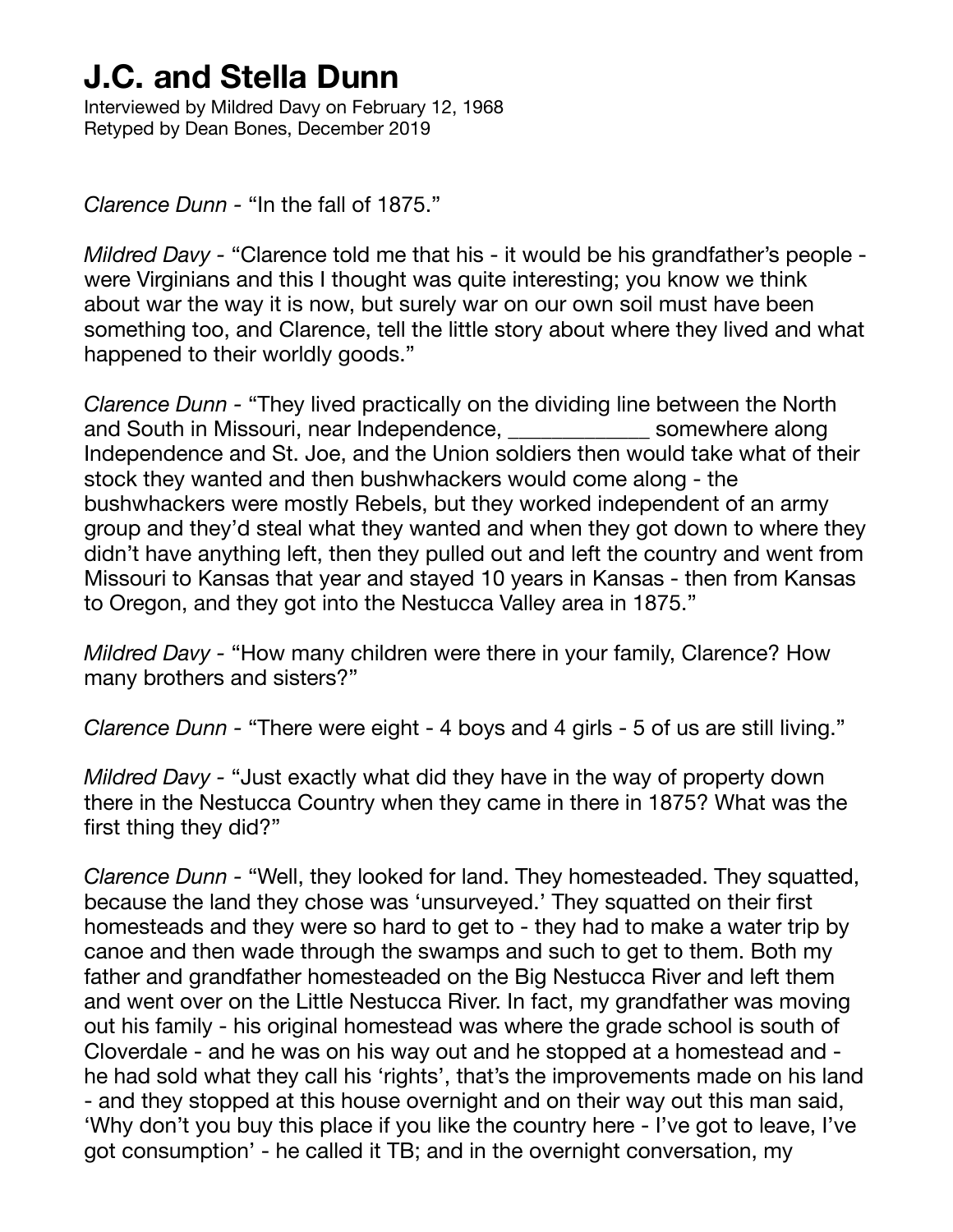Interviewed by Mildred Davy on February 12, 1968 Retyped by Dean Bones, December 2019

Grandfather bought him out. He bought the place there in the neighborhood. He bought the 'rights' and father homesteaded there adjoining it."

"He 'preempted' then - he had a 'Preemption Claim' and a Homestead Claim then."

*Mildred Davy -* "Now what do you mean by a Preemption Claim?"

*Clarence Dunn -* "Well, I don't know if I can explain it exactly, but a homesteader could exercise a right to another 160 by paying, I think, a dollar and a quarter an acre or something like that, and you didn't have to live on that if it adjoined his original homestead. He couldn't make final 'proof' on the 'Homestead' and the 'Preemption' both then."

*Mildred Davy - "How much property, then, did they have, Clarence, altogether?"* 

*Clarence Dunn -* "My father had a half section of land. That's 320 acres, and my grandmother had 160 acres."

*Mildred Davy -* "When did you start to school, and how old were you?"

*Clarence Dunn -* "When I started to school, I was in the 3rd grade. My father was a school teacher, and there was no bridge on the river. And I couldn't go to school 'till I was past 7 years old. The school was right by Clem Hurliman's house. There was no way to get over there until they built the bridge. They opened the bridge in the spring of 1894 and my brother next younger than me we started to school then. This was a one-room school house, and there wasn't a piece of lumber in it. It was all - the people there hewed it out of the woods. They split shakes for the roof, siding and everything else. They had a big ol' box stove in it for heat. There was as high as 44 youngsters attending school with one teacher in the one room. Most of the time the teacher was a woman - very seldom had a man teacher. Usually, she got paid about \$30.00 a month."

*Mildred Davy -* "Clarence, how long did it actually take to come to Tillamook when you can first remember coming to Tillamook?"

*Clarence Dunn -* "I remember very well when I first came to Tillamook - I was 18 years old, 1905. I came with another young fellow to drive a horse, and it took about 7 hours from Cloverdale and that was a good, fast trip. With a team, it was a long day's drive, and you usually stayed overnight in Tillamook."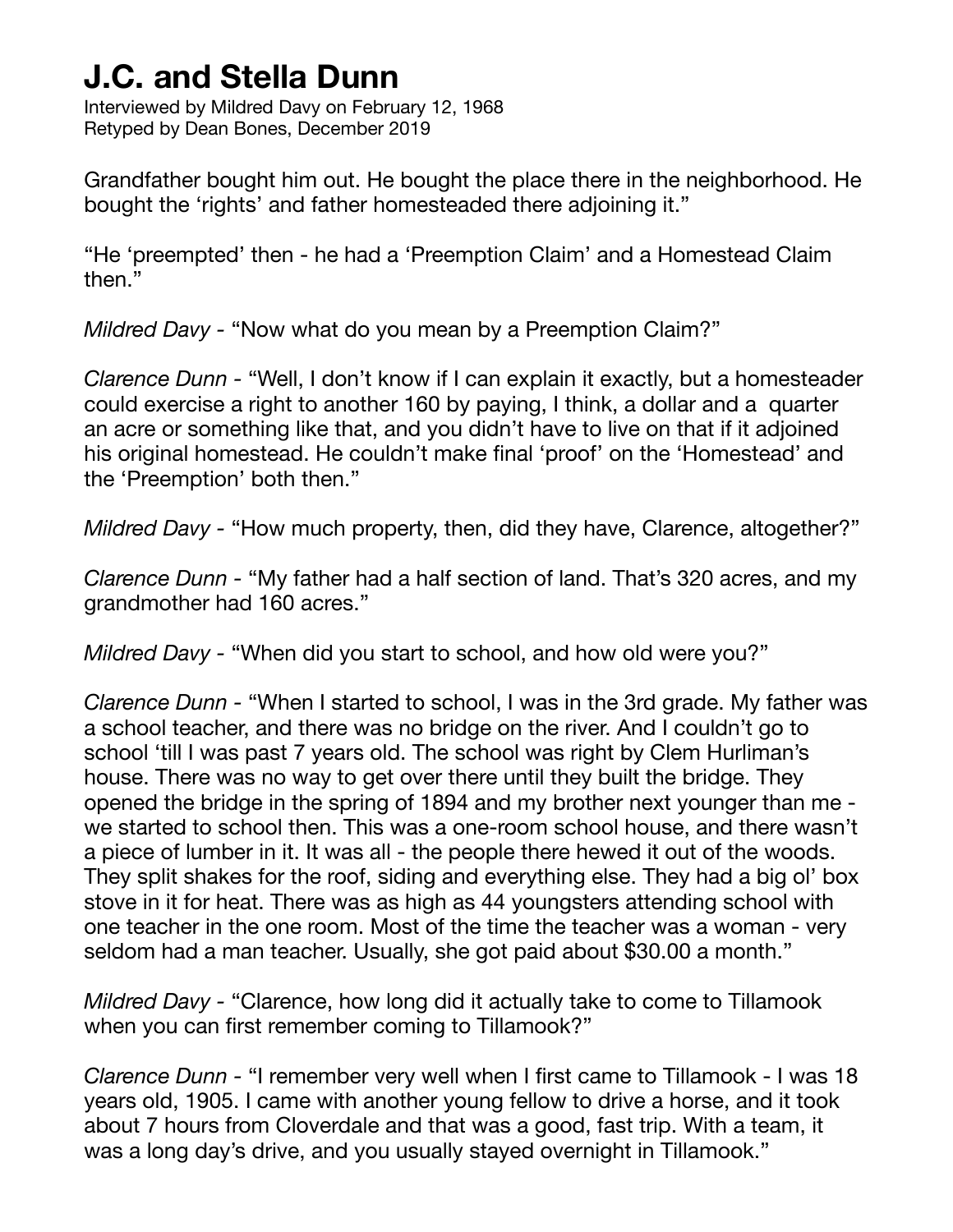Interviewed by Mildred Davy on February 12, 1968 Retyped by Dean Bones, December 2019

*Mildred Davy -* "Where did people buy most of their supplies?"

*Clarence Dunn -* "Woods was the main trading point in the south end of the county for a good many years, but for the staple groceries, main groceries payday, most of them only had one a year when some cattle would be sold or the end of fishing season - most of the business from our part of the country was transacted in Grande Ronde, Willamina or Sheridan. It was easier to get there - there was a better road - not so many rivers to cross and better transportation in that direction, and then a great many of them had relatives in that part of the country. Then in the provision line, a good many of them would go out in the fall and pick hops and prunes. Some of the men took part in the grain harvest to gather up a few dollars. It didn't take many dollars then and for the necessities; our needs weren't near as great then."

"I only served as president of the Tillamook County Creamery Association twice, but was associated with it for many, many years. I served on the Board in 1925, and then I didn't serve again until in 1948 and stayed there then, with the exception of 1951, until 1960. 1960 was the last year I served there - 14 years all told."

"The Dunn family first sold milk for cheese in 1897 or 1898. People in our neighborhood first hauled milk to the Oretown factory - Peter Mackintosh had established the Oretown factory. Transportation was a hindrance. The first milk we sold was to the old Red Creamery on the Big Nestucca over there where Burns' cabins are. That was the first commercial manufacturing plant in the dairy business in Tillamook County. Mackintosh and Townsend, I think - T.S. Townsend, I believe he was the one - he established the Tillamook plant here was the first one and was a privately operated plant for many years. I think that was about 1894 or 1895, 1894. I believe hat that Red Creamery run then. They picked up milk in boats and those that weren't close to the river would put a can of cream on their back and pack it down to the river. And everybody had a little 'crow's nest' where a boat came along and picked it up and hauled it up to the Red Creamery. I think, according to the county history, that that was the first manufacturing plant of the County in the dairy business."

*Mildred Davy -* "Some of the families, some of the youngsters you went to school with, some of the relatives that you have down in that art of the county tell me a little bit about some of them."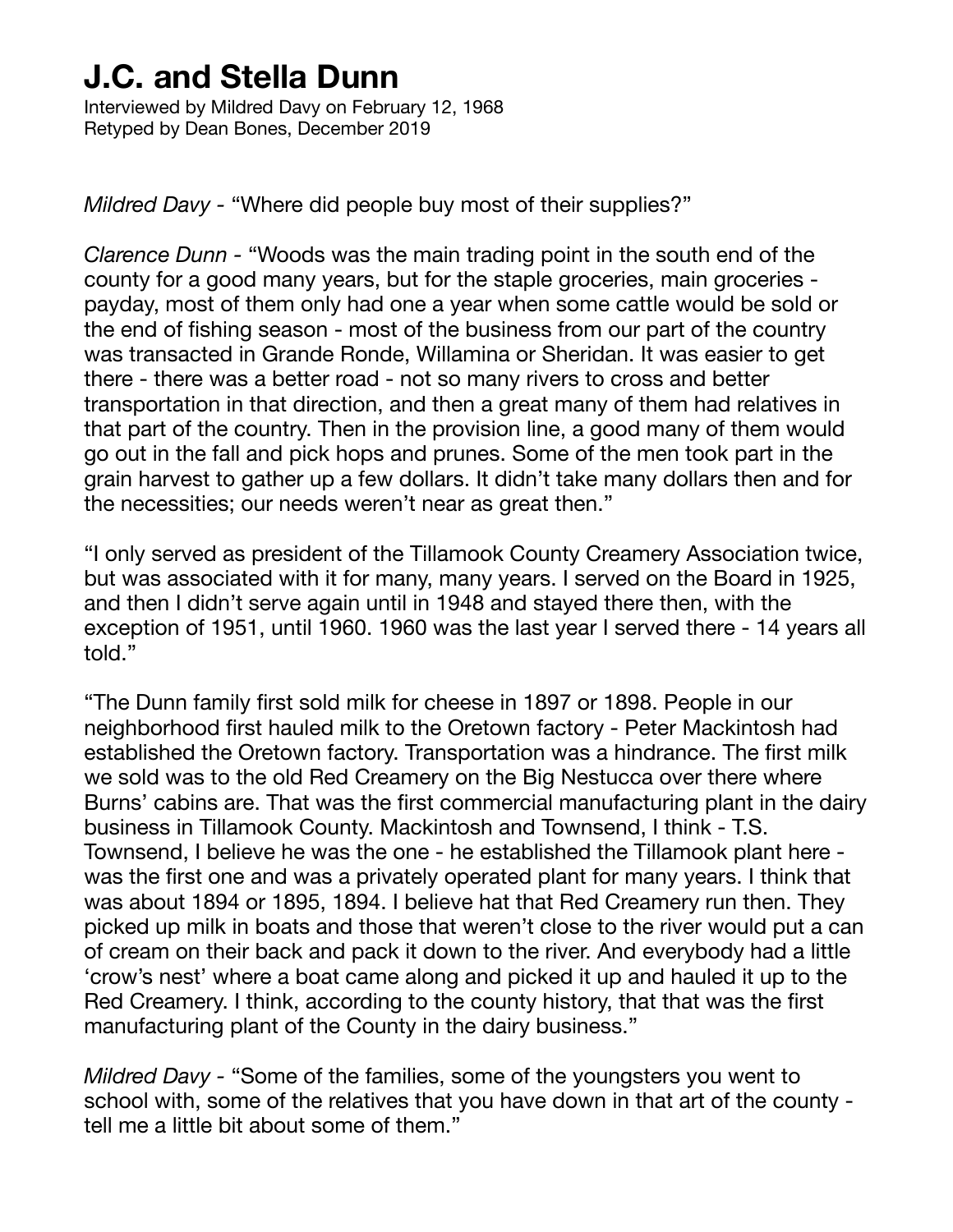Interviewed by Mildred Davy on February 12, 1968 Retyped by Dean Bones, December 2019

*Clarence Dunn -* "Well, Mollie Fox was a Craven, and then her brother Lyle - John Craven runs his ranch. Lyle sold his ranch to his son, John. The Cravens came to Nestucca Valley in 1884. Ol' John Craven came west in 1865 from Missouri."

*Mildred Davy -* "Who else down there in that area that has been there a long time that you think of that you went to school with or probably fished or hunted with or did all the things that boys do together - are there any of them left?"

*Clarence Dunn -* "A lot of them got headstones. Lyle Craven and Mollie his sister, in that area, are the real old settlers - they're all that's left. Now, Arthur Coffee and his sister, Mrs. Rosey Coffee Fox, lives up the river there - they came there in 1900. Somebody had paved the way - they didn't have to go out in the woods and cut the logs and build them a house because somebody had already paved the way. But the real . . . what you wanted was those that had to build from the beginning. Let me add one family, and that is Ralph Sutton's brothers and sisters - they belonged to the early old timers. They were in and out of the country quite a bit, but they finally, well, Ralph and Mrs. Mamie Scherzinger are all that's left of them now in this part of the country."

*Mildred Davy -* "Now, I want to know a little bit about your own family, Clarence. How many years have you and Stella been married?"

*Clarence Dunn -* "I think about more than 56 years."

*Mildred Davy -* "How many children did you have? What are their names?"

*Clarence Dunn -* "Four children. There's Roy and Don and Wilma Hagerty and Audrey Knotts, and they all still live in this part of the country here. Roy has a part of our old home place, and Wilma is across the river on the ol' Fenner place, and Audrey lives up the river on part of the old Job Foster claim. Don's family is in Kodiak, Alaska.

*Mildred Davy -* "Now, how many grandchildren do you have?"

*Clarence Dunn -* "There's about 15 or 16 grandchildren and just about as many great-grandchildren."

*Mildred Davy -* "Looking back upon about 81 years, is there anything in particular that you would like to share with us?"